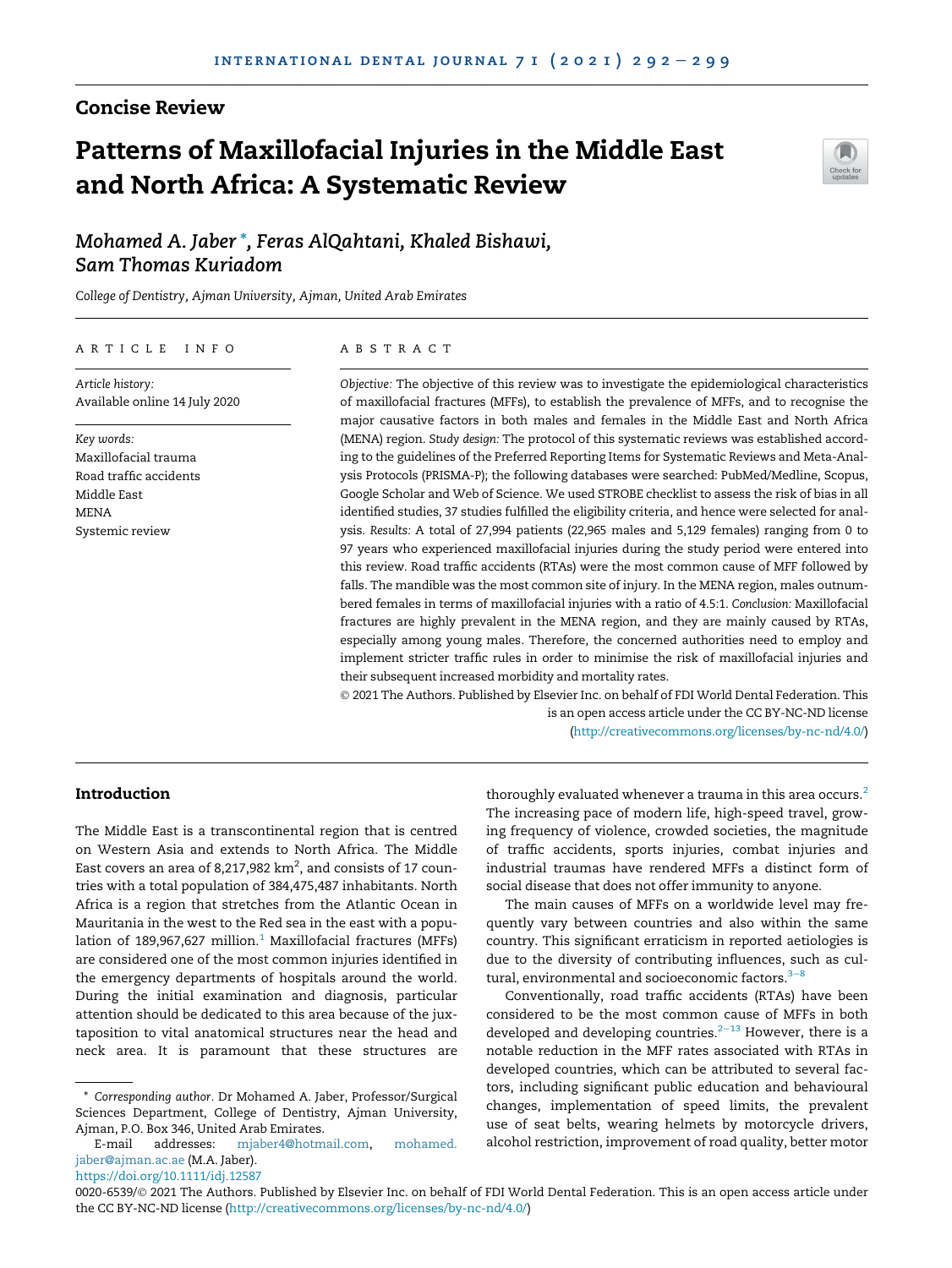vehicle safety, effective legislation and its subsequent implementation.<sup>14</sup>

In order to establish the significance and the applicability of the underlying prevention strategies, an evaluation of the prevalence of the MFF and the gravity of the associated injuries are needed. A literature search such as in Nigeria<sup>15</sup>, Australia<sup>16</sup>, India,<sup>17</sup> Pakistan,<sup>18</sup> Brazil,<sup>19</sup> USA,<sup>20</sup> Scotland,<sup>21</sup> Norway,<sup>22</sup> Austria<sup>23</sup> and Uganda<sup>24</sup> shows a multitude of epidemiological studies across diverse populations. Furthermore, in the Middle East and North Africa (MENA) region, there are numerous published studies that investigate the patterns and severity of maxillofacial injuries, such as in KSA, $^{25}$  UAE $^3$ , Kuwait, $^{26}$  Qatar, $^{6,7}$ Iraq,<sup>27</sup> Jordan,<sup>28</sup> Egypt,<sup>29</sup> Sudan<sup>30</sup> and Libya.<sup>31</sup> However, to the best of our knowledge, current literature is lacking combined and extended research regarding maxillofacial injuries in this region. Therefore, and to gain a greater understanding of the pattern of maxillofacial injuries in the MENA region, the aim of this study was to investigate the epidemiological characteristics of maxillofacial injuries in the MENA region, determine the respective prevalence of MFF injuries, and to identify the foremost contributing factors in both males and females.

## Materials and methods

## Protocol and registration

The protocol of the study was established according to the guidelines of the Preferred Reporting Items for Systematic Reviews and Meta-Analysis Protocols (PRISMA-P), and the reporting of the present systematic review was carried out based on the PRISMA checklist.

#### Information sources and search strategy

In this study, the following databases were searched: PubMed/ MEDLINE, SCOPUS, Google Scholar and Web of Science with no language restriction. An additional search was performed by hand-searching journals included in the acquired research studies according to their respective reference list. The Medical Subject Headings (MeSH) terms selected for the purposes of this search included 'facial injuries', 'maxillofacial injuries', 'aetiology', epidemiology', 'children', 'pediatrics' and 'adolescent'. Because a high number of studies are linked with these terms, the Boolean operator NOT was used to exclude the following MeSH terms: 'animals'. 'burns', 'facial nerve' and 'eye'. The titles of the respective identified articles were then evaluated for potential associations between MFF injuries and RTAs, violence, sport-related fall, and industrial causes and concomitant MFF injuries, and a combination of these terms.

Subsequently, we used the PICO framework, which stands for P (Patient Population), I (Intervention or Exposure—in case of observational studies), C (Comparison) and O (Outcomes). In this systematic review, the PICO approach involved Population (children and adults with maxillofacial injuries), Exposure (aetiology of maxillofacial trauma), Comparison (the different MENA countries: KSA, UAE, Kuwait, Qatar and Bahrain, Iraq, Jordan, Syria, Lebanon, Palestine, Yemen, Egypt, Sudan, Morocco, Libya, Algeria and Tunisia) and Outcome (prevalence maxillofacial trauma).

## Eligibility criteria

The following eligibility criteria were implemented for the acquisition of research studies that were directly related to the purpose of this study: studies needed to be available as fulltext articles and not merely in the form of an abstract. Moreover, they needed to employ a retrospective or prospective design that focuses on all age groups (both children and adults) and on civilian-type injuries. In addition, studies were included provided that injuries were diagnosed as a result of patients' complaints, and verified clinically, radiographically and during treatment. For each of the included studies, a data collection form was used to identify the country, study interval, age group, male-to-female ratio, causes of MFF, and site of injuries. Studies with the following characteristics were excluded: studies providing only epidemiological data on particular groups or conditions (such as children, older adults and military exercises), as well as studies that only reported specific MFF types.

#### Quality of the studies

We used the recommended Strengthening the Reporting of Observational Studies in Epidemiology (STROBE) checklist<sup>32</sup> to assess the risk of bias in all identified and collected fulltext articles included in this study as follows: (a) had clearly defined the source of participant selection; (b) had clearly defined eligibility criteria; (c) explained how exposure was measured; (d) explained how outcomes were measured; (e) provided appropriate follow-up information; (f) defined their sample sizes; and (g) had clearly defined aims and objectives.

The quality of the included studies was assessed independently by two authors (FK and KB). Fourteen checklist criteria were selected, and the collected studies were classified into three categories: studies presenting 10 out of 14 criteria were selected as low-risk of bias; six−nine criteria were considered as moderate-risk of bias; and studies that had only five criteria were selected as having a high-risk of bias.

The value of weighted kappa statistic between author agreements was 87%. After confirming the quality of each study, two authors (FK and KB) independently extracted the data to the pre-specified data extraction sheet in Microsoft Excel. Variables extracted from each eligible study included: name of the first author; year of publication; length of the study; location of the study; study design; median follow-up time; source of data; sample size; mean age; causes of MFF; and site of MFF. We could not perform a cumulative analysis as the outcome of variables was not homogeneous across the selected studies.

## Results

#### Study selection

The search strategy resulted in 52 studies and, after removing, the duplicate 48 studies were included for fulltext reading. Subsequently, 10 studies were excluded because they failed to fulfill the eligibility criteria, and hence 38 studies were included for analysis in this systematic review (Figure 1).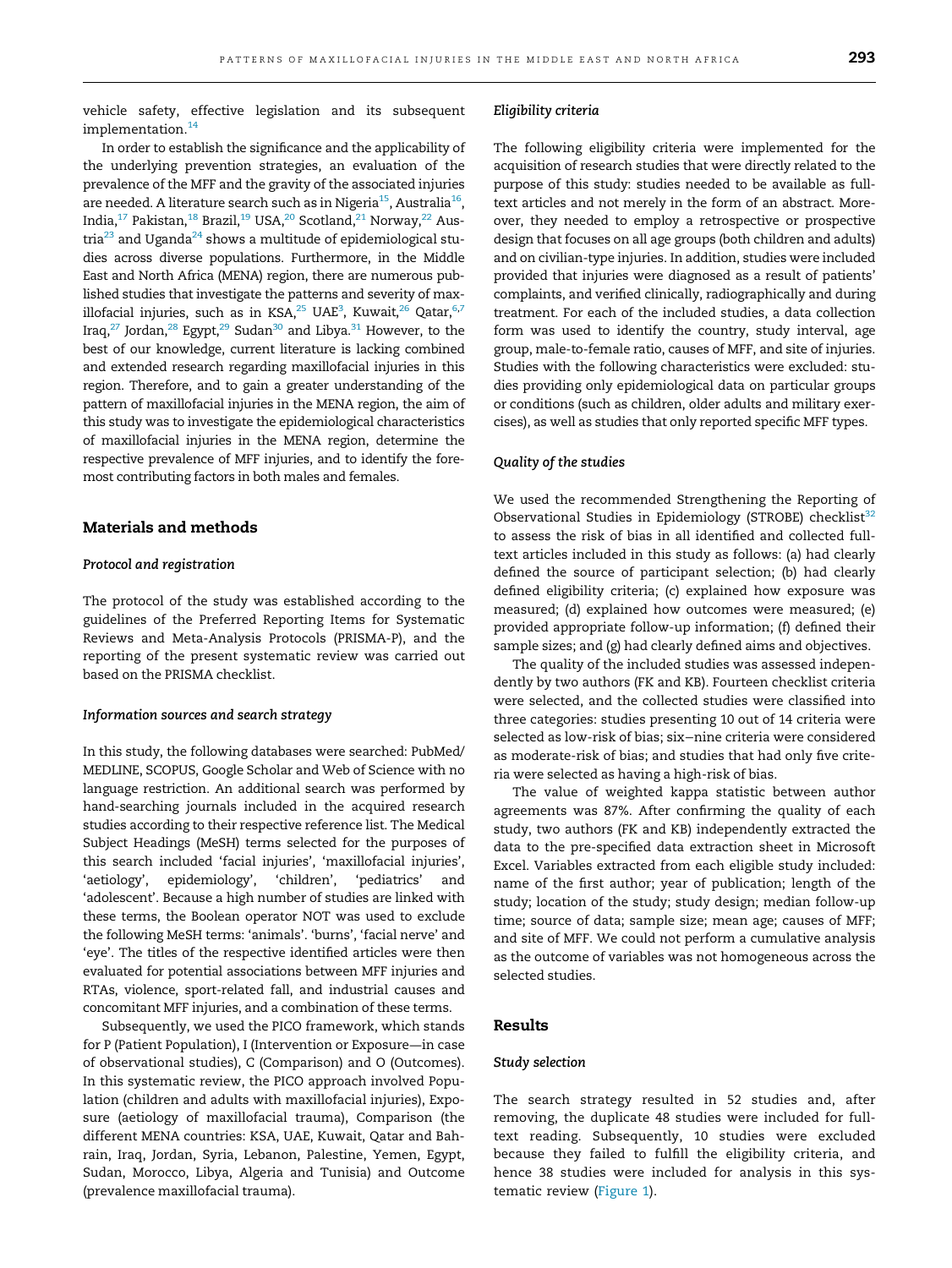



#### Study characteristics

A total of 38 articles published between 1987 and 2018 that satisfied our inclusion criteria were included in the review. Out of 38 studies selected, 36 were classified as low-risk bias and two were classified as moderate-risk bias (Table 1). In the MENA region, a total of 27,994 patients were included (22,965 males and 5,129 females), for which the male/female ratio ranged from 11.1 in UAE to 2.1 in KSA, with an age range between 0 and 97 years (Table 2). The mandible is the most common site of injury in all of the MENA countries, except in Iran where nasal bone fracture was the most common site of fracture. RTAs were the most common cause of MFF followed by falls, except in Iraq where missile injuries were the dominant cause of maxillofacial trauma (Table 2).

## Discussion

Comparatively, the face is the most unprotected part of the body, and hence significantly more vulnerable to trauma. Statistically, it has been shown that trauma is one of the major causes of death in people under 40 years old.<sup>23</sup> It is not only difficult but also not appropriate to compare between epidemiological investigations due to differences in study population, geographic region, socioeconomic status, cultural reasons and traffic rules. In our current study, RTAs accounted for  $24\%^{33}$  to  $90.3\%^{34}$  of injuries in the MENA countries. This wide range found between different studies can be attributed to differences in reporting and recording MFFs in the studied countries, or it may be a reflection of the proportion of vehicles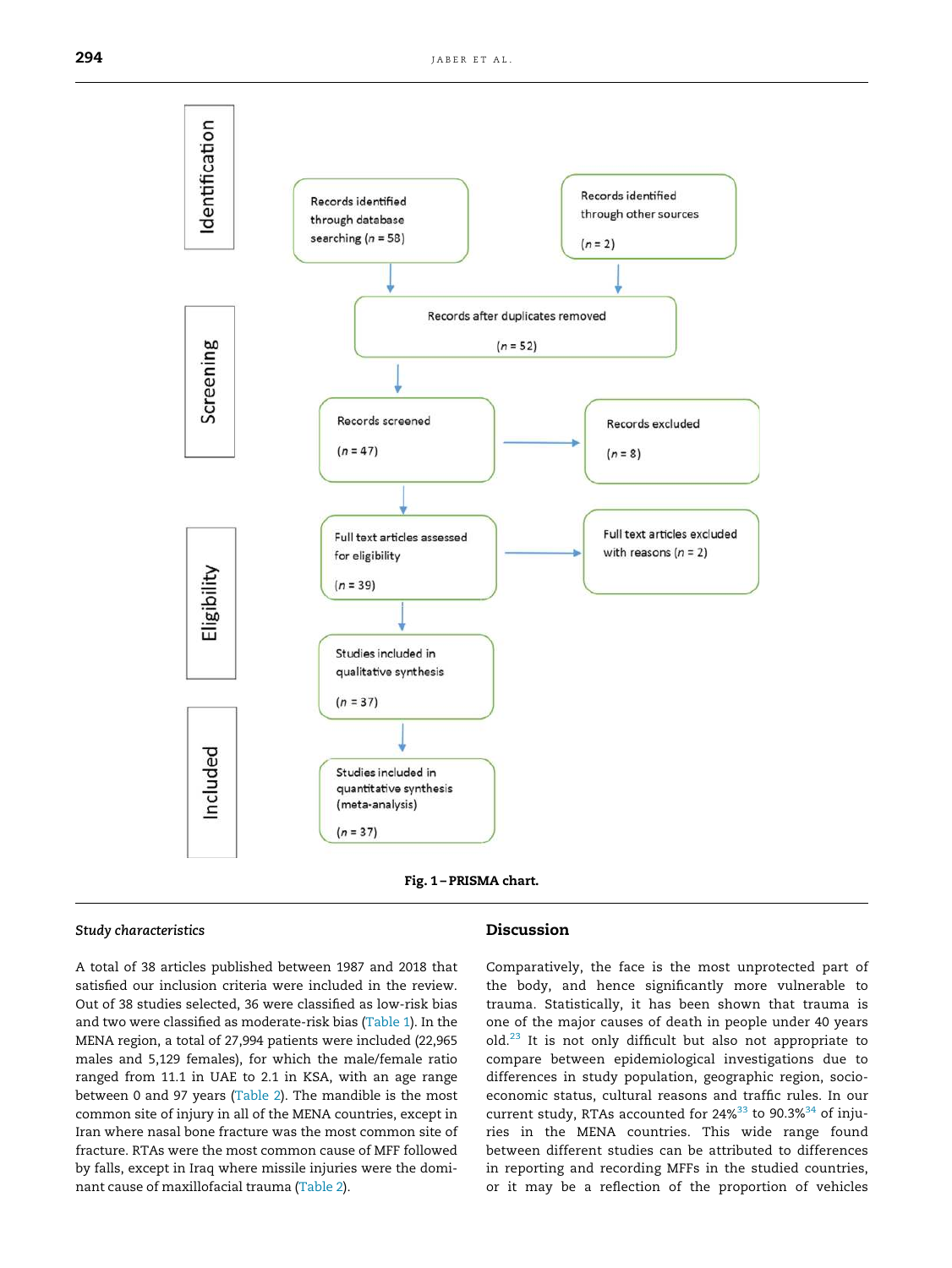| Criteria                         |                                     |                 |                |               |                  |                       |                       |                                                                        |   |  |  |   |   |                 |
|----------------------------------|-------------------------------------|-----------------|----------------|---------------|------------------|-----------------------|-----------------------|------------------------------------------------------------------------|---|--|--|---|---|-----------------|
| Author/year                      | Inclusion and<br>exclusion criteria | Study<br>design | Data<br>source | Study<br>size | Causes<br>of MFF | Common<br>site of MFF | Statistical<br>method | Summary of Follow up Outcome Treatment limitation Objective<br>results |   |  |  |   |   | Risk of<br>bias |
| Elarabi, 2018 <sup>41</sup>      | X                                   | X               | X              | X             | X                |                       | X                     | X                                                                      | Χ |  |  |   | X | 9               |
| AlQahtani, 2018 <sup>61</sup>    | X                                   | X               | X              | X             | X                |                       | X                     | X                                                                      | X |  |  |   | X |                 |
| AlBokhamseen, 2018 <sup>62</sup> | X                                   | Χ               | X              | X             | X                |                       | X                     | X                                                                      | Χ |  |  | Χ | Χ | 10              |
| Cenk, 2018 <sup>9</sup>          | X                                   | X               | X              | X             | X                |                       | X                     | X                                                                      | X |  |  | X | X | 10              |
| Elarabi, 2017 $^{31}$            | X                                   | X               | X              | X             | X                |                       | X                     | X                                                                      | Χ |  |  | Χ | X | 10              |
| Rezaie, 2017 <sup>52</sup>       | X                                   | X               | X              | X             | X                |                       | Χ                     | X                                                                      | X |  |  | X | X | 10              |
| Samman, 2017 <sup>34</sup>       | X                                   | X               | X              | X             | X                |                       | X                     | Χ                                                                      | X |  |  | X | X | 10              |
| Mahdi, 2016 <sup>30</sup>        | X                                   | X               | X              | X             | X                |                       | X                     | X                                                                      | X |  |  | X | X | 10              |
| Melek, 2016 <sup>29</sup>        | X                                   | X               | X              | X             | X                |                       | Χ                     | X                                                                      | X |  |  | X | X | 10              |
| AL-Aanazi, 2016 <sup>33</sup>    | X                                   | X               | X              | X             | X                |                       | X                     | X                                                                      | X |  |  | X | X | 10              |
| JAN, 201563                      | X                                   | X               | X              | X             | X                |                       | X                     | X                                                                      | X |  |  | X | X | 10              |
| Almasri, 2015 <sup>64</sup>      | X                                   | X               | X              | X             | X                |                       | X                     | X                                                                      | X |  |  | X | X | 10              |
| Sehimy, 2015 <sup>65</sup>       | X                                   | X               | X              | X             | X                |                       | X                     | Χ                                                                      | X |  |  | X | X | 10              |
| Almasri, 2015 <sup>66</sup>      | X                                   | Χ               | X              | X             | X                |                       | X                     | X                                                                      | Χ |  |  | Χ | Χ | 10              |
| Walid, 2013 <sup>4</sup>         | X                                   | X               | X              | X             | X                |                       | X                     | X                                                                      | X |  |  | X | X | 10              |
| Elawad, 2012 <sup>67</sup>       | X                                   | X               | X              | X             | X                |                       | X                     | X                                                                      | X |  |  | Χ | X | 10              |
| Oikarinen, 2004 <sup>26</sup>    | X                                   | X               | X              | X             | X                | X                     | X                     |                                                                        | X |  |  | X | X | 10              |
| AlAhmed, 2019 <sup>68</sup>      | X                                   | X               | X              | X             | X                | X                     | Χ                     |                                                                        | X |  |  | X | X | 10              |
| Nwoku, 2004 <sup>46</sup>        | X                                   | X               | X              | X             | X                | X                     | X                     |                                                                        | X |  |  | X | X | 10              |
| Klenk, 2003 <sup>2</sup>         | X                                   | X               | X              | X             | X                | X                     | Χ                     |                                                                        | Х |  |  | X | X | 10              |
| Qudah, 2002 <sup>69</sup>        | X                                   | X               | X              | X             | X                | X                     | X                     |                                                                        | Χ |  |  | X | X | 10              |
| Rabi, 200270                     | X                                   | X               | X              | X             | X                | X                     | X                     |                                                                        | X |  |  | X | X | 10              |
| Bataineh, 1998 <sup>71</sup>     | X                                   | X               | X              | X             | X                | X                     | Χ                     |                                                                        | X |  |  | X | X | 10              |
| Jaber, 1997 <sup>72</sup>        | X                                   | X               | X              | X             | X                | X                     | X                     |                                                                        | Х |  |  | Χ | X | 10              |
| Lawoyin, 1996 <sup>25</sup>      | X                                   | X               | X              | X             | X                | X                     | Χ                     |                                                                        | X |  |  | X | X | 10              |
| Karyouti, 1987 <sup>73</sup>     | X                                   | X               | X              | X             | X                | X                     | X                     |                                                                        | X |  |  | X | X | 10              |

## Table 1 – Quality assessment of the studies using STROBE criteria (x = presence of criteria)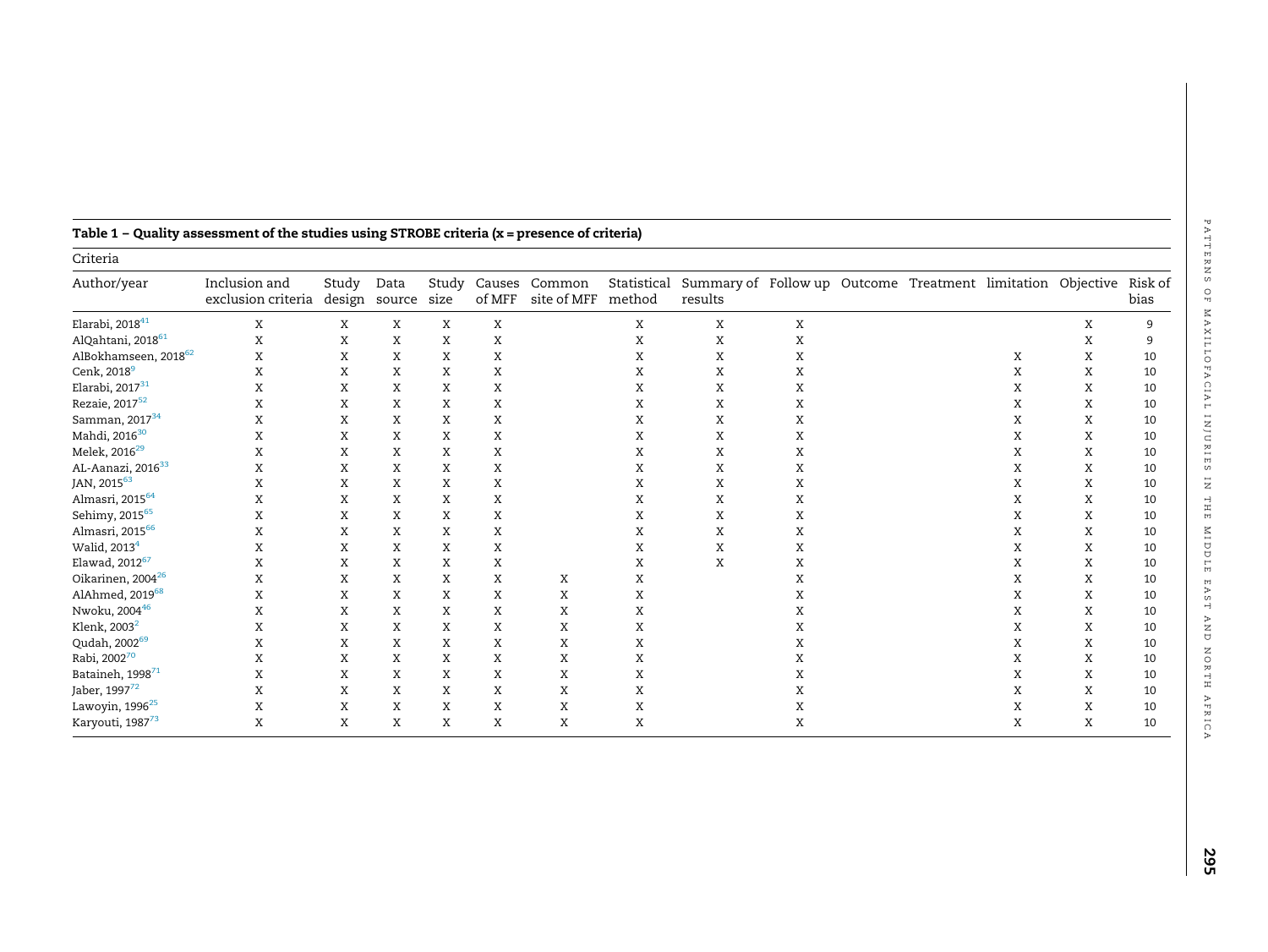| Author/year                     |            | Country Data Source   |           | M:F ratio Age range  | Site of MFF                           | Main cause         | Other causes                                 | Total no. |
|---------------------------------|------------|-----------------------|-----------|----------------------|---------------------------------------|--------------------|----------------------------------------------|-----------|
| Klenk, 2003 <sup>2</sup>        | <b>UAE</b> | Hospital records      | 5:1       | $20 - 26$ years      | Mandible (53.4 %)                     | RTA (59%)          | Falls (21.5%)<br>Camel acci-<br>dents (5.5%) | 144       |
| Oikarinen, 2004 <sup>26</sup>   | Kuwait     | Published<br>articles | 6.7:1     | $20 - 30$ years      | Mandible                              | RTA (55%)          | Falls (22%)                                  | 596       |
| Al Ahmed, 2004 <sup>3</sup>     | <b>UAE</b> | Hospital records      | 11:1      | $20 - 29$ years      | Mandible (51%)                        | RTA (75%)          | Falls (12%)                                  | 230       |
| AlKhateeb,<br>200737            | UAE        | Hospital records      | 7:1       | 2-82 years           | Mandible (70.5%)                      | RTA                |                                              | 288       |
| Raval, 2011 <sup>5</sup>        | UAE        | Hospital records      | ŧ         | $11 - 30$ years      | Mandible (53%)                        | RTA (75%)          | Falls (15%)                                  | 177       |
| A.l Sheikhly,<br>$2012^7$       | Qatar      | Hospital records      | 4:1       | $11 - 40$ years      |                                       | RTA (56.25%)       | Assaults (3.1%)                              | 9,600     |
| Firas, 2012 <sup>6</sup>        | Qatar      | Hospital records      | 8.7:1     | $17 - 20$ years      | Mandible                              | RTA (78%)          | Falls (15.6%)<br>Sports (10.9%)              | 46        |
| Lawoyin, 1996 <sup>25</sup>     | KSA        | Hospital records      | 5.2:1     | $21 - 30$ years      | Maxilla                               | <b>RTA</b>         |                                              | 980       |
| Rabi, 2002 <sup>70</sup>        | KSA        | Hospital records      | 5.2:1     | $21 - 30$ years      | Mandible (41%)<br>Maxilla (59%)       | RTA (63%)          | Others (37%)                                 | 403       |
| Nwoku, 200446                   | KSA        | Hospital records      | 5.2:1     | 9-70 years           | Maxilla (61.4)<br>Mandible<br>(38.6%) | RTA (87.1%)        | Assaults (5.2%)<br>Sports (4%)               | 986       |
| Abdullah, 2013 <sup>4</sup>     | KSA        | Hospital records      | 6:1       | $10-29$ years        | Mandible 56.4%                        | RTA (86.1%)        | Falls (50–60 %)                              | 200       |
| Almasri, 2015 <sup>64</sup>     | KSA        | Hospital records      | 10:1      | $20 - 30$ years      | Mandible 50.68 %                      | RTA (88.7%)        | Assaults (6%)                                | 101       |
| Almasri, 2015 <sup>66</sup>     | <b>KSA</b> | Hospital records      | 4.4:1     | 3-97 years           | Mandible 54.19%                       | <b>RTA</b>         |                                              | 965       |
| JAN, 2015 <sup>63</sup>         | KSA        | Hospital records      | 6:1       | 3-87 years           | Mandible                              | RTA                | Assaults (12.1%)                             | 853       |
| Alsehimy, 2015 <sup>65</sup>    | KSA        | Hospital records      | 6:1       | 3-87 years           | Mandible (58%)<br>Maxilla (42%)       | <b>RTA</b>         |                                              | 853       |
| Al-Anazi, 2016 <sup>33</sup>    | KSA        | Hospital records      | 2.1:1     |                      | Mandible (21.0%)<br>Maxilla (79.0%)   | RTA (24%)          | Others (76%)                                 | *         |
| Samman, 2017 <sup>34</sup>      | KSA        | Hospital records      | 5.15:1    | 3-86 years           | Mandible                              | RTA (90.35%)       | Falls (6.09%)                                | 197       |
| AlQahtani, 2018 <sup>61</sup>   | KSA        | Hospital records      | All males | $15 - 25$ years      | Mandible (49%)                        | RTA (71%)          |                                              | 215       |
| AlBokhamseen,<br>201862         | KSA        | Hospital records      | 8.3:1     | $2 - 77$ years       | Mandible (54.6%)<br>Maxilla (45.4%)   | RTA (63.3%)        | Falls (15.9%)                                | 270       |
| AlHammad,<br>201968             | KSA        | Records               | 9:1       | $20 - 24$            | Midface (64%)                         | RTA (80%)          | Falls                                        | $372*$    |
| Karyouti, 19 8 7 <sup>73</sup>  | Jordan     | Hospital records      |           | 0-5 years            | Mandible                              | <b>RTA</b>         | Assaults                                     |           |
| Qudah, 2002 <sup>69</sup>       | Jordan     | Hospital              |           | $1-15$ years         | Mandible (74.5%)                      | Falls (52%)        | RTA (20%)                                    | 274       |
| AlKhawalde,<br>$2011^{40}$      | Jordan     | Hospital records      | 9:1       | $18 - 35$ years      | Mandible (54%)<br>Maxilla (36%)       | RTA (75%)          | Falls (12%)                                  | 620       |
| Qudah et al.,                   | Jordan     | Hospital records      | 2.5:1     | 30 years             | Mandible                              | RTA Falls          |                                              | 703       |
| 2005 <sup>28</sup><br>Kummoona, | Iraq       | Hospital records      | 3.7:1     | $1 - 75$ years       | Mandible<br>(42.64%)                  |                    |                                              | 673       |
| $2011^{74}$                     |            |                       |           |                      | Orbit (35.07%)                        |                    |                                              |           |
| Tahrir, 2012 <sup>27</sup>      | Iraq       | Hospital records      |           | 8-75 years           | Mandible (40%)                        | Missile injuries * |                                              | 518       |
| Zandi, 2011 <sup>75</sup>       | Iran       | Hospital records      | 3.4:1     |                      | Nasal bone<br>(63.4%)                 | RTA (35%)          |                                              | 2,450     |
| Rezaie, 2017 <sup>52</sup>      | Iran       | Hospital records      | 3.5:1     | $21 - 30$ years      | Nasal bone<br>(45.5%)                 | RTA (74.8%)        | Assaults (13.2%)                             | 1,727     |
| Atilgan, 2010 <sup>38</sup>     | Turkey     | Hospital records      | 2.3:1     | 1–80 years           | Mandible (36%)                        | RTA (65%)          |                                              | 532       |
| Cenk, 2018 <sup>9</sup>         | Turkey     | Hospital records      | 2.4:1     | $1 - 86$ years       | Mandible (52.2%)                      | RTA (25.5%)        | Falls (17.6%)                                | 1,266     |
| Melek, 2016 <sup>29</sup>       | Egypt      | Hospital records      | 4.5:1     | 1.5–75 years         | Maxilla (70%)                         | RTA (77.9%)        |                                              | 177       |
| Elawad, 2012 <sup>67</sup>      | Sudan      | Hospital records      | 4:1       | 20–29 years          | Nasal bone (36%)                      | RTA (39.4%)        | Assaults (24.8%)                             | 218       |
| Al Mahdi, 2016 <sup>30</sup>    | Sudan      | Hospital records      | 2.2:1     | 16 years             | Mandible (77%)                        | RTA (56.4%)        | Daily activities<br>(21.1%)                  | 390       |
| Jaber, 1997 <sup>72</sup>       | Libya      | Hospital records      | $**$      |                      | $\ast\ast$                            | **                 |                                              | 290       |
| Elgehani, 2009 <sup>76</sup>    | Libya      | Hospital records      | 7.1:1     | 8 months to 72       | Mandible                              | <b>RTA</b>         | Assaults                                     | 493       |
|                                 |            |                       |           | years                |                                       |                    |                                              |           |
| El Arabi, 2017 <sup>31</sup>    | Libya      | Hospital records      | 4.8:1     | 7 months-84<br>years | Mandible 59.18%                       | RTA (63.8%)        | Assaults and falls *<br>(12%)                |           |
| El Arabi, 2018 <sup>41</sup>    | Libya      | Hospital records      | 7:1       | $21 - 30$ years      |                                       | RTA (58.2%)        | Assaults (17.11%) 187                        |           |

KSA, Kingdom of Saudi Arabia; MFF, maxillofacial fracture; RTA, road traffic accident; UAE, United Arab Emirates. \* and \*\* Denote missing information.

registered in MENA countries. Furthermore, this can also be explained by the fact that some patients seen in neurosurgical, casualty, orthopaedic, ENT and other units exhibited maxillofacial injuries with concomitant severe injuries in other body regions.<sup>35</sup> Moreover, patients with minor maxillofacial injuries did not need to undergo any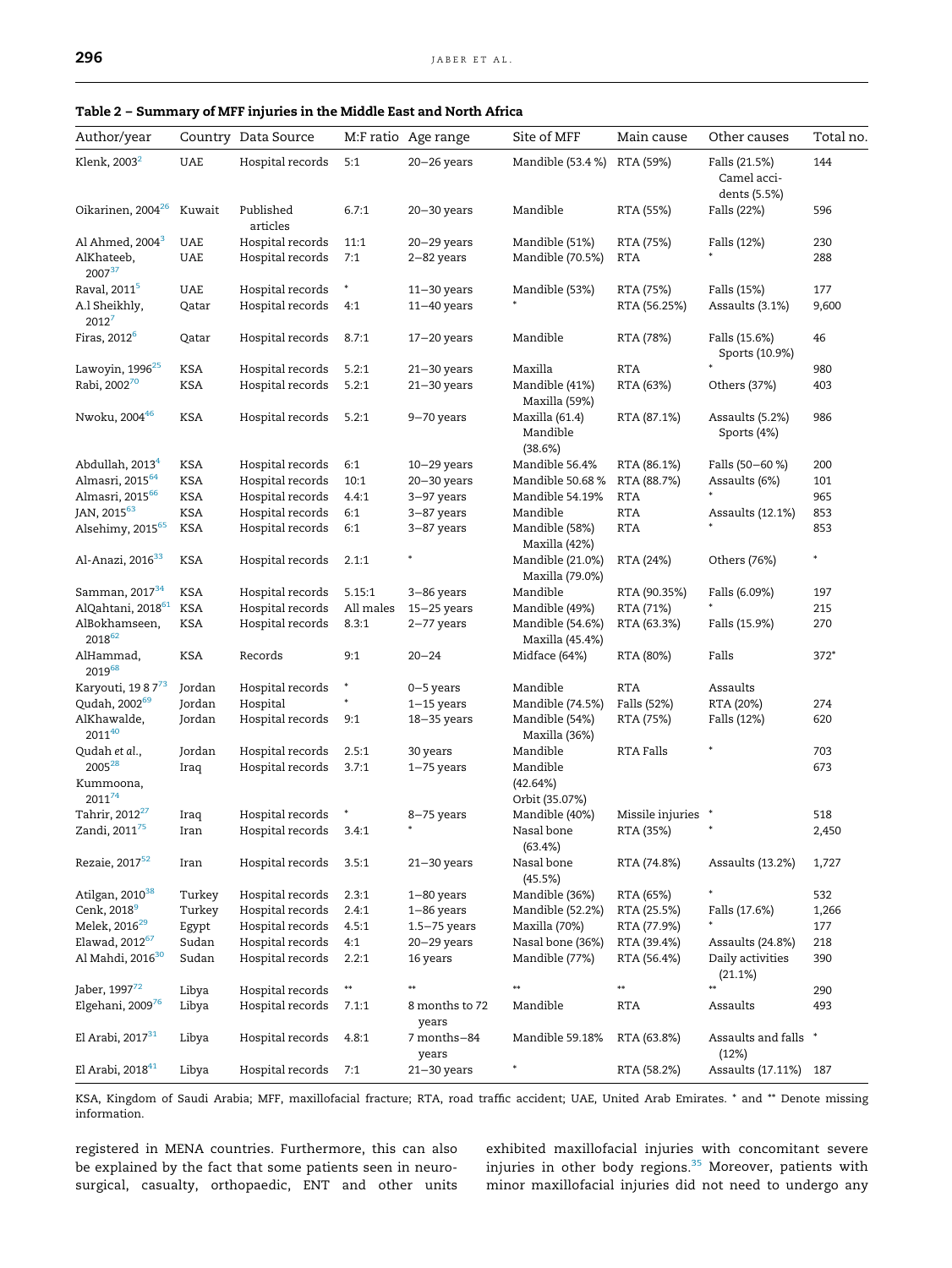treatment in the specialised maxillofacial surgery departments.

In the MENA region, males were found to outnumber females in terms of maxillofacial injuries, with a M:F ratio ranging between 2.1:1 $^{\rm 33}$  and 11:1 $^{\rm 3}$ , and with an overall ratio of 4.5:1 in all countries in the MENA region. This profound difference can be ascribed to lifestyle differences in these countries, in which males are the majority of drivers, especially in Saudi Arabia where women were not permitted to drive cars until recently. Likewise, reports have also demonstrated that there is a tendency for assaulted female patients with maxillofacial injuries to provide inadequate documentation because of cultural reasons pertaining to the societal position of women in these countries.<sup>36</sup>

Our findings were comparable to reports from other populations, such as 3.4:1 in Brazil,<sup>19</sup> 5:1 in Nigeria,<sup>15</sup> but were found to be lower compared with countries such as India  $(10:1)^{10}$  and USA (7:1).<sup>20</sup> The high male-to-female ratio in these parts of the world is perhaps due to the great number of male drivers, types of employment, participation in sports, and increased consumption of alcohol and drugs.<sup>37</sup>

In the MENA region, maxillofacial injuries are caused by RTAs as most of the MENA countries do not have alternative means of transportation and the majority of inhabitants prefer motor vehicle transportation as opposed to using any other transportation method. Additional reasons that influence the prevalence of maxillofacial injuries from RTAs involve poor road infrastructure and the high percentage of old vehicles without any prominent safety features.<sup>29,36,38,39</sup> Iraq was the only country in the study where MFFs were mainly caused by missile injuries, as Iraq has been involved in multiple wars since 2003 up to date. Collected data from different countries such as KSA, $^8$  the United Arab Emirates, $^3$  Jordan, $^{40}$  Sudan, $^{30}$ Libya<sup>41</sup> and Turkey<sup>9</sup> have shown that 24%−93.3% of MFFs were related to RTAs. The primary reason for this high rate includes absence or weak road traffic regulations, their subsequent complacent implementation in road practice, distinct lack of strict traffic legislation regarding wearing of seat belts, both in the front and the back, helmet use, risky driving, inferior road quality, inadequate or passive safety features in vehicles, undesignated pedestrian crossings, jay-walking, and increased usage of motor vehicles and cycles.

Earlier studies conducted in Europe and America revealed that RTAs comprised the most frequent cause of facial injuries.<sup>35,42</sup> Over the period of time, studies have shown that the prevalence of the most common cause of maxillofacial injuries in developed countries has turned out to be assault,  $43−45$ while traffic accidents continue to be the most prevailing cause in many developing countries.3,15,46−<sup>48</sup>

Assaults and falls were recorded closely behind the traffic accidents in the MENA region. These discrepancies could be attributed to the lower socioeconomic circumstances of these countries, including high unemployment rates in younger populations that facilitate greater levels of stress and propensity to crime. Furthermore, an additional reason for this high prevalence of MFFs involves the distinct availability and ease of access to weapons in some MENA countries.

This study reveals that the mandible was the most common affected site when evaluating maxillofacial trauma because it is the most prominent bone in the face and is

usually unprotected when drivers do not wear helmets. Therefore, it is significantly more exposed to trauma compared with any other facial bone. It is also reported that mandibular fractures are more commonly affected than midfacial fractures in other countries;<sup>48</sup> our results are consistent with the findings in other reports.<sup>42−44</sup> The peculiar 'U'-shape of the mandible coupled with its mobility and lower bone support as opposed to the maxilla has been associated with this increased incidence of fractures to the mandible.<sup>16,21</sup> Nevertheless, some other studies have identified contrary results and implicated midface fractures, such as the LeFort types and orbital floor fractures, as more common than mandibular fractures in some populations. $49,50$  Perhaps, due to financial constraints, a possible underutilisation of advanced imaging technology of the MFFs (e.g. CBCT) in some MENA countries may be somewhat accountable for the perceived difference, as the midface skeleton is relatively more challenging to evaluate using conventional radiography compared with the mandible.<sup>51</sup> Therefore, the presence of thin bones, fluid-filled spaces and soft tissues renders the accurate assessment of this injury as difficult because the respective images do not provide an increased level of contrast. $51$  On the other hand, the disparity in the occurrence of midface trauma may be associated with the drivers' and motorists' disinclination to use safety devices.

Iran was the only country where the nasal bone was the most common site of injury. This may be attributed to low awareness regarding seat belt use in motor vehicles as the percentage of drivers wearing seat belts was found to be very low,<sup>52</sup> thus enabling direct facial collision with the steering wheel in case of an accident, and hence causing an immediate nasal fracture. In contrast to the MENA region's findings, the zygomatic fractures were stated as the most common subtype among midfacial fractures in both children and adults in some other studies.<sup>50,51,53</sup>

The incidence of involvement of the facial skeleton has varied geographical distribution, as seen in a study from Australia between 1994 and 1997. They identified tooth and alveolar process injuries followed by zygomatic complex fractures as the most common maxillofacial injuries involved in the traffic accidents.54,55 In fact, current research on maxillofacial injuries following steering wheel contact by drivers who did not use their seat belts highlights that nasal fractures had the main incidence, i.e. 43.8%.<sup>56</sup> Our results demonstrate a significantly lower incidence of nasal fractures (5.5%). This is perhaps due to the fact that the majority of isolated nasal fractures are managed by the ENT surgeons or is due to their under-reporting.

There is strong evidence of a relationship between MFF and patient demographic characteristics regardless of the type of sports and country. In fact, high levels of physical activity in young adult males aged from 20 to 30 years can underline why the majority of these types of fractures are observed in this age group. On the other hand, the risk of a sport-related MFF decreases with age, and especially for elderly people who are older than 50 years. $54,55$ 

Industrial injuries were not recorded in the MENA region. However, a study performed in other regions of the world reported that 4.5% of all MFFs are caused by industrial injuries.<sup>56</sup>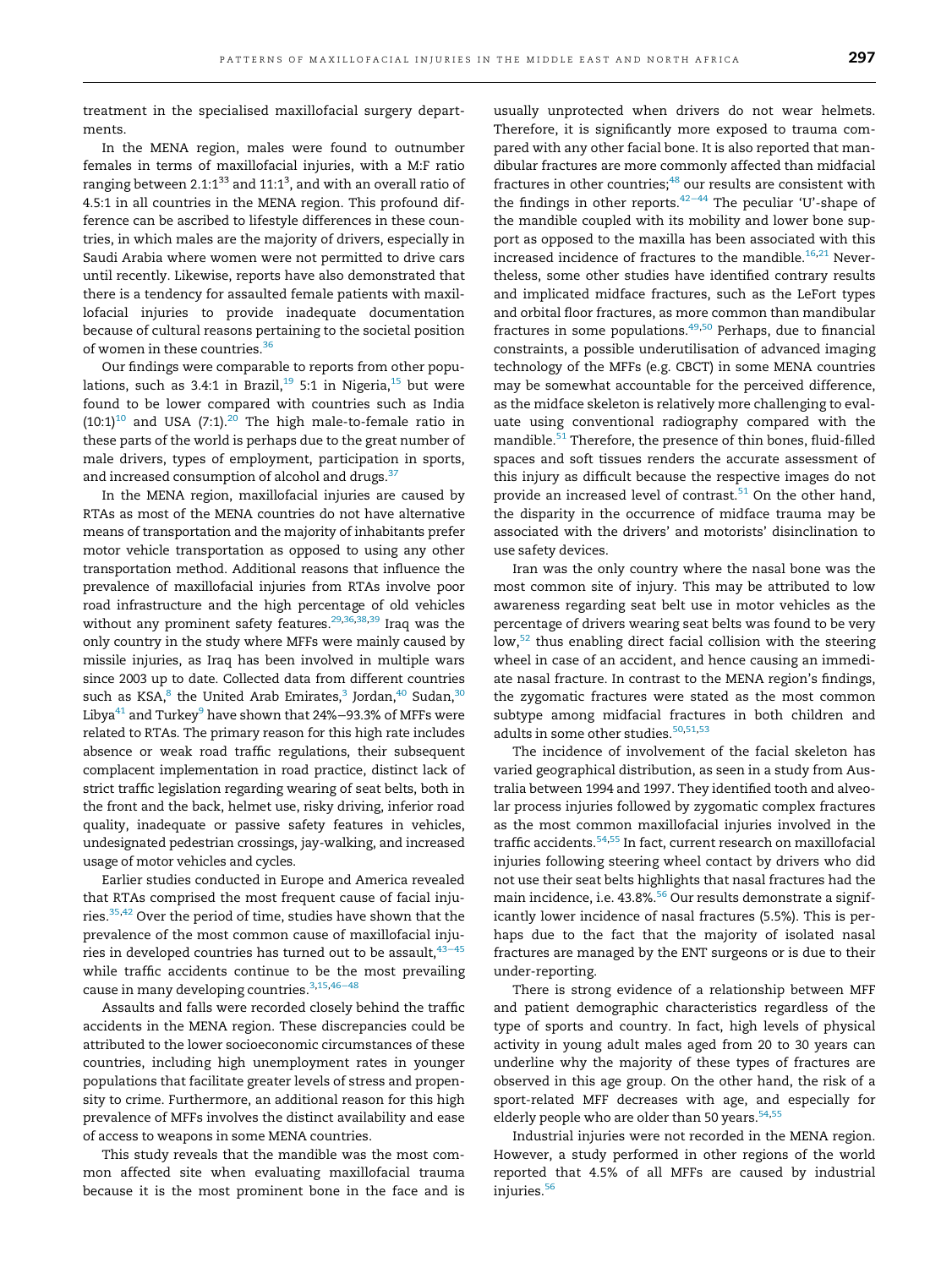The mandatory fastening of seat belts for all passengers is one of the interventions to minimise trauma in users of motor vehicles. Consequent to this strict implementation, there is an observed 25% decrease in the frequency of occurrence of injuries in the respective car drivers.<sup>57</sup> Another study showed that drivers and passengers who had their seat belts fastened at the moment of the accident had significantly lower severity of facial injuries compared with those who failed to take that safety precaution. $58,59$  Furthermore, the employment of air-bag systems is also an effective means in terms of decreasing the incidence of MFFs in motor vehicle users. Finally, it should be emphasised that the use of alcohol or stupefacient was the leading cause of facial injuries in over half of the patients involved in traffic accidents.<sup>60</sup>

## Limitations

Incomplete records, missing patient data and improper reporting from patients.

## Conclusion

Maxillofacial fractures are highly prevalent in the MENA region, and are mainly caused by RTAs, especially among young males. Therefore, it is imperative to implement strict traffic rules in order to minimise the risk of maxillofacial injuries, and the associated morbidity and mortality.

## Acknowledgement

None.

## Funding

No funding for this article.

## Conflict of interest

The authors declare that they have no conflict of interest.

## REFERENCES

- 1. The World Bank. The World Bank. 12 October 2017. Worldatlas. com/webimage/countrys/af.htm. Accessed 16 November 2019.
- 2. Klenk G, Kovacs A. Etiology and patterns of facial fractures in the United Arab Emirates. J Craniofac Surg 2003;14:78–84.
- 3. Al Ahmed H, Jaber M, Abu Fanas S, et al. The pattern of maxillofacial fractures in Sharjah, United Arab Emirates: A review of 230 cases. Oral Surg Oral Med Oral Pathol Oral Radiol Endod 2004;98:166–70.
- 4. Abdullah W, Al-Mutairi K, Al-Ali Y, et al. Patterns and etiology of maxillofacial fractures in Riyadh City, Saudi Arabia. Saudi Dent J 2013;25:33–8.
- 5. Raval C, Rashiduddin M. Airway management in patients with maxillofacial trauma - a retrospective study of 177 cases. Saudi J Anaesth 2011;5:9–14.
- 6. Firas N, Taha S, Farag I. Pattern of traumatic maxillofacial injuries among the young adult Qatari population during the

years 2006−2009. A retrospective study. Egypt J Ear Nose Throat Allied Sci 2013;14:11–5.

- 7. Al Sheikhly A. Pattern of trauma in the districts of Doha/ Qatar: causes and suggestionsE3. J Med Res 2012;1:25–8.
- 8. Alqahtani F, Bishawi K, Jaber M. Analysis of the pattern of maxillofacial injuries in Saudi Arabia: a systematic review. Saudi Dent J 2019;32:61–7.
- 9. Cenk D. Epidemiologic analysis and evaluation of complications in 1266 cases with maxillofacial trauma. Turk J Plast Surg 2018;26:6–11.
- 10. Ramalingam S. Role of maxillofacial trauma scoring systems in determining the economic burden to maxillofacial trauma patients in India. J Int Oral Health 2015;7:38–43.
- 11. Chiu G, Bullock M, Edwards A. Industrial maxillofacial injuries in the United Kingdom. Br J Oral Maxillofac Surg 2015;73:926–31.
- 12. Al-Dajani M, Quinonez C, Macpherson AK, et al. Epidemiology of maxillofacial injuries in Ontario, Canada. J Oral Maxillofac Surg 2015;73 693.e1−693.e9.
- 13. Walker TW, Byrne S, Donnellan J, et al. McCann PJ. West of Ireland facial injury study. Part 1. Br J Oral Maxillofac Surg 2012;50:631–5.
- 14. McMullin BT, Rhee JS, Pintar FA, et al. Facial fractures in motor vehicle collisions: epidemiological trends and risk factors. Arch Facial Plast Surg 2009;11:165–70.
- 15. Oji C. Jaw fractures in Enugu, Nigeria, 1985−95. Br J Oral Maxillofac Surg 1999;37:106–9.
- 16. Infante Cossio P, EspinGalvez F, GutierrezPerez JL, et al. Mandibular fractures in children. A retrospective study of 99 fractures in 59 patients. Int J Oral Maxillofac Surg 1994;23:329–31.
- 17. Chandra Shekar BR, Reddy C. A five-year retrospective statistical analysis of maxillofacial injuries in patients admitted and treated at two hospitals of Mysore city. Indian J Dent Res 2008;19:304–8.
- 18. Cheema SA, Amin F. Incidence and causes of maxillofacial skeletal injuries at the Mayo Hospital in Lahore, Pakistan. Br J Oral Maxillofac Surg 2006;44:232–4.
- 19. Chrcanovic BR, Abreu MH, Freire-Maia B, et al. 1,454 Mandibular fractures: A 3-year study in a hospital in Belo Horizonte, Brazil. J Craniomaxillofac Surg 2012;40:116–23.
- 20. Shere JL, Boole JR, Holtel MR, et al. An analysis of 3599 midfacial and 1141 orbital blowout fractures among 4426 United States Army Soldiers, 1980−2000. Otolaryngol Head Neck Surg 2004;130:164–70.
- 21. Adi M, Ogden GR, Chisholm DM. An analysis of mandibular fractures in Dundee, Scotland (1977 to 1985). Br J Oral Maxillofac Surg 1990;28:194–9.
- 22. Voss R. The etiology of jaw fractures in Norwegian patients. J Maxillofac Surg 1982;10:146–8.
- 23. Obuekwe O, Owotade F, Osaiyuwu O. Etiology and pattern of zygomatic complex fractures: A retrospective study. J Natl Med Assoc 2005;97:992–6.
- 24. Kamulegeya A, Lakor F, Kabenge K. Oral maxillofacial fractures seen at a Ugandan tertiary hospital: A six-month prospective study. Clin (S Paulo) 2009;64:843–8.
- 25. Lawoyin DO, Lawoyin JO, Lawoyin TO. Fractures of the facial skeleton in Tabuk North West Armed Forces Hospital: a fiveyear review. Afr J Med Med Sci 1996;25:385–7.
- 26. Oikarinen K, Schutz P, Thalib L, et al. Differences in the etiology of mandibular fractures in Kuwait, Canada, and Finland. Dent Traumatol 2004;20:241–5.
- 27. Aldelaimi TN. Surgical management of maxillofacial injuries in Iraq. Int Open Access Dent Stud 2012;2:113.
- 28. Qudah M, Al-Khateeb T, Bataineh AB, et al. Mandibular fractures in Jordanians: a comparative study between young and adult patients. J Craniomaxillofac Surg 2005;33:103–6.
- 29. Melek L, Sharara A. Retrospective study of maxillofacial trauma in Alexandria University: analysis of 177 cases. Tanta Dent J 2016;13:28–33.